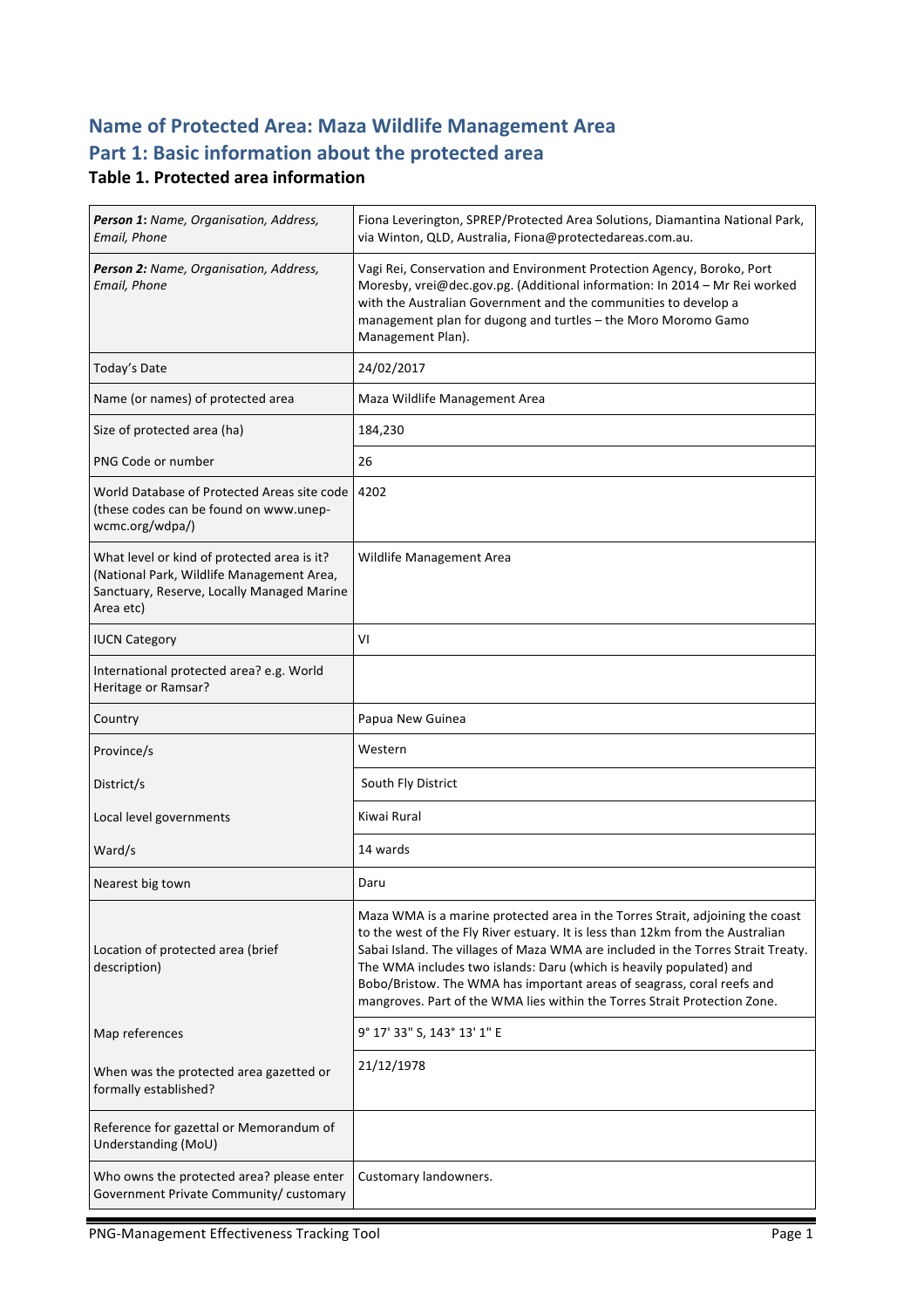| landowners, private, Other (name) and<br>include Clan name(s)                                                                                                                   |                                                                                                                                                                                                                                                                                                                                                                                                                                                                                                                                                     |
|---------------------------------------------------------------------------------------------------------------------------------------------------------------------------------|-----------------------------------------------------------------------------------------------------------------------------------------------------------------------------------------------------------------------------------------------------------------------------------------------------------------------------------------------------------------------------------------------------------------------------------------------------------------------------------------------------------------------------------------------------|
| Number of households living in the<br>protected area                                                                                                                            | ~3500-4000 (there are 5-7 people per household on the mainland and >7 per<br>household in Daru).                                                                                                                                                                                                                                                                                                                                                                                                                                                    |
| Population size within the protected area                                                                                                                                       | $^{\sim}20,000$                                                                                                                                                                                                                                                                                                                                                                                                                                                                                                                                     |
| Who manages the protected area? (e.g.<br>please enter government, customary<br>landowners [add clan names] management<br>committee [how many and what gender])                  | Interim management committee (under Torres Strait Treaty; 14 councillors and<br>community chairman); all males.                                                                                                                                                                                                                                                                                                                                                                                                                                     |
| Total number of staff (this means anyone<br>working on the protected area in paid jobs -<br>whether NGOs, community, rangers or<br>customary landowners                         | 0                                                                                                                                                                                                                                                                                                                                                                                                                                                                                                                                                   |
| Temporary paid workers   0                                                                                                                                                      |                                                                                                                                                                                                                                                                                                                                                                                                                                                                                                                                                     |
| Permanent paid workers   0                                                                                                                                                      |                                                                                                                                                                                                                                                                                                                                                                                                                                                                                                                                                     |
| Annual budget (US\$) - excluding staff salary<br>costs                                                                                                                          | 0                                                                                                                                                                                                                                                                                                                                                                                                                                                                                                                                                   |
| Operational (recurrent) funds                                                                                                                                                   | 0                                                                                                                                                                                                                                                                                                                                                                                                                                                                                                                                                   |
| Project or special funds                                                                                                                                                        | There may be special projects (e.g. Dugong and turtle management plan), but<br>these are short term; training program for rangers (this is being trialled);<br>Strongim Pipol Strongim Nesen (SPSN) Program carried out by RRRC (Reef and<br>Rainforest Research Centre - AusAid funded); WASH program (Water and<br>Sanitation Program).                                                                                                                                                                                                           |
| Reason for protected area establishment                                                                                                                                         | The community is not sure why the WMA was established. The CEPA<br>representative indicated that it was mainly to protect dugong and turtles.                                                                                                                                                                                                                                                                                                                                                                                                       |
| What are the main values for which the area<br>is designated (Fill this out after data sheet 2)                                                                                 | Crayfish, reef fish, dugong, turtles, seagrass, mangroves and birds                                                                                                                                                                                                                                                                                                                                                                                                                                                                                 |
| List the primary protected area management<br>objectives (add lines if needed after the<br>most important objectives):<br>Management objective 1                                | Conserve dugong and turtles through the Moro Momoro Gamo Management<br>Plan.                                                                                                                                                                                                                                                                                                                                                                                                                                                                        |
| Management objective 2                                                                                                                                                          |                                                                                                                                                                                                                                                                                                                                                                                                                                                                                                                                                     |
| Management objective 3                                                                                                                                                          |                                                                                                                                                                                                                                                                                                                                                                                                                                                                                                                                                     |
| Number of people involved in answering the<br>assessment questions                                                                                                              | 4                                                                                                                                                                                                                                                                                                                                                                                                                                                                                                                                                   |
| Name/organisation/contact details of<br>people participating in the assessment                                                                                                  | Episi Dabu, Chairman, Wildlife Management Committee, Treaty Inhabitants<br>Council C/- Kiwai Rural LLG, PO Box Dare, cedabu@gmail.com.au, 73955242;<br>Biza Cuera, Deputy Chairman, Wildlife Management Committee, Treaty<br>Inhabitants Council C/- Kiwai Rural LLG, PO Box Daru, 79410049; Daina Budia,<br>Bata Community Development Foundation, PO BOX 239, Daru,<br>dibudia@gmail.com or d.budia@gmail.com, 73010993; Daina Gigiba, Western<br>Province Division of Fisheries, PO Box 16, Daru, gigiba.dainah472@gmail.com,<br>(675) 70169712. |
| Customary landowners/other community;<br>CEPA, Other national government agency;<br>Provincial govt; local level govt; Protected<br>area staff (anyone working on the protected | Customary landowners.                                                                                                                                                                                                                                                                                                                                                                                                                                                                                                                               |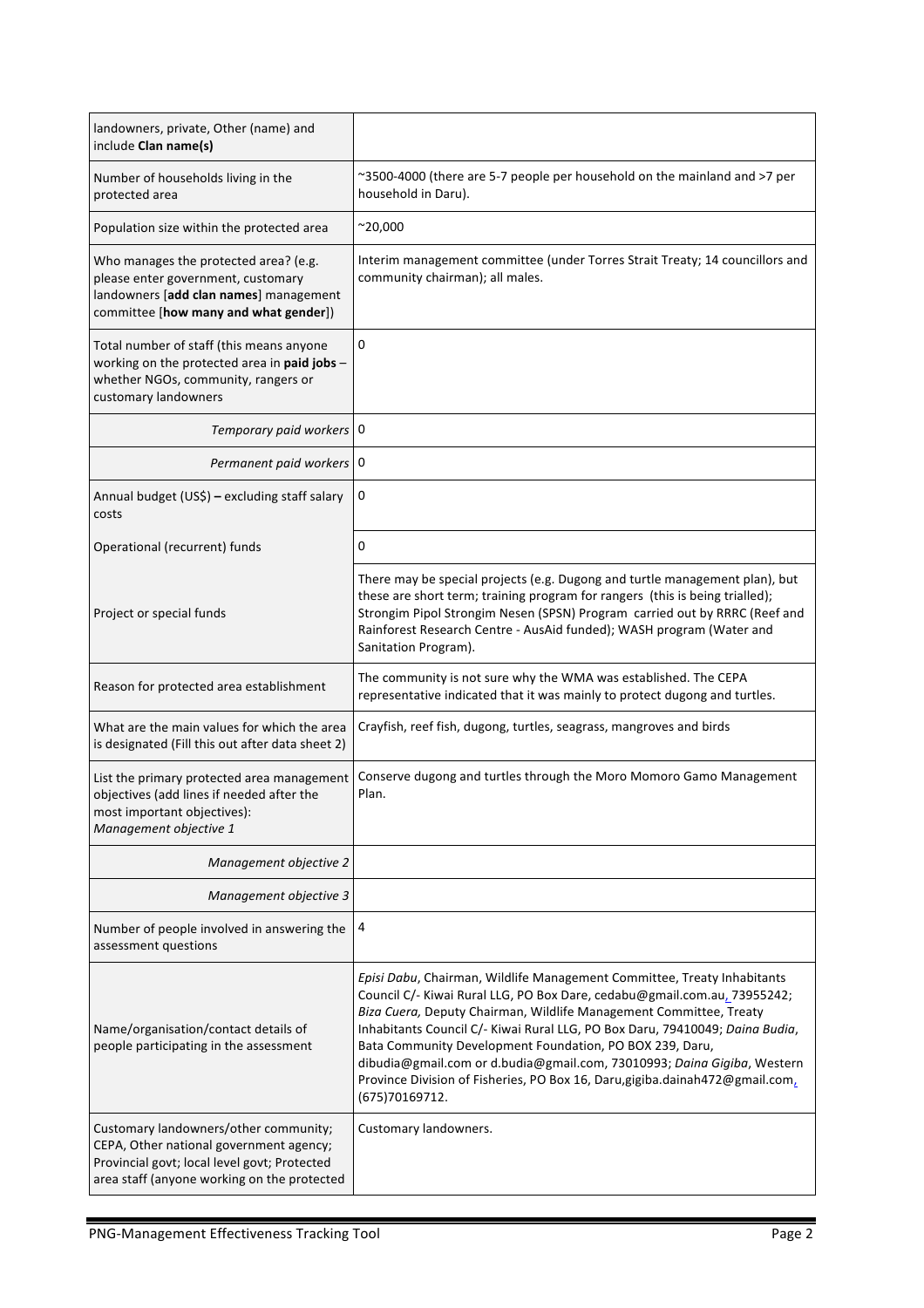| area in paid jobs; NGO; Donors; External<br>experts; Others |                                                                          |
|-------------------------------------------------------------|--------------------------------------------------------------------------|
| l Please note if assessment was carried out in              | SPREP through the PNG Protected Area Assessment Project, which is a      |
| association with a particular project, on                   | component of the GEF Community-based Forest and Coastal Conservation and |
| behalf of an organisation or donor                          | Resource Management Project in PNG.                                      |

# Part 2: What makes this protected area special and important?

*No text inserted.*

#### Table 2. Key values of the protected area

| No.          | <b>Key values</b>       | <b>Brief description</b>                                                                                                                                                                                                                                                                                                                                                                                                | <b>Note if endangered</b><br>species or<br>ecosystem (IUCN) |
|--------------|-------------------------|-------------------------------------------------------------------------------------------------------------------------------------------------------------------------------------------------------------------------------------------------------------------------------------------------------------------------------------------------------------------------------------------------------------------------|-------------------------------------------------------------|
| $\mathbf{1}$ | Crayfish all year round | There is an abundance of crayfish all year round. They<br>provide a major income for coastal communities. Crayfish<br>are sold commercially by local people and there are also<br>licensed exporters. The crayfish migrate from Maza to the<br>Great Barrier Reef, Australia. There is a closed season for<br>hookah diving during the migration. There is a lobster<br>management plan (National Fisheries Authority). |                                                             |
| 2            | Reef fish               | Fish provide an important source of food every day for the<br>customary landowners.                                                                                                                                                                                                                                                                                                                                     |                                                             |
| 3            | Abundance of turtles    | Turtles provide meat for ceremonial purposes and we<br>want to continue this tradition for future generations. We<br>are part of the Torres Strait management area that<br>includes agreements concerning turtles with the Torres<br>Strait people.                                                                                                                                                                     | Some turtles -<br>endangered                                |
| 4            | Dugong                  | Dugong provide meat for ceremonial purposes and we<br>want to continue this tradition for future generations.                                                                                                                                                                                                                                                                                                           | Dugong -<br>endangered                                      |
| 5            | Seagrass beds           | There are extensive seagrass beds, which bring in many<br>grazing fish, turtles, dugong and beche de mer.                                                                                                                                                                                                                                                                                                               |                                                             |
| 6            | <b>Mangroves</b>        | Some very old mangroves (Otta Mabu – stem of the tree).<br>Some mangroves are completely covered by water in the<br>high tide. There are 28 species of mangrove found on<br>Bobo Island (Bristow) and there are also mangrove areas<br>on the coastline.                                                                                                                                                                |                                                             |
| 7            | <b>Birds</b>            | There are many birds in the wetlands, including pelicans<br>and migratory species such as the Siberian curlew.                                                                                                                                                                                                                                                                                                          | Migratory species                                           |

## **Table 3. Checklist of values/benefits**

Not important 0; Important 1; Very important 2; Don't know DK

| How important is the protected area for each                                                                                                    | <b>Score</b> | <b>Comment</b>                                                                                                                                                                                                                                    |
|-------------------------------------------------------------------------------------------------------------------------------------------------|--------------|---------------------------------------------------------------------------------------------------------------------------------------------------------------------------------------------------------------------------------------------------|
| of the listed values/benefits?                                                                                                                  | (0,1,2, DK)  |                                                                                                                                                                                                                                                   |
| Biodiversity – the presence of many<br>different kinds of plants, animals and<br>ecosystems                                                     |              | The area has rich biodiversity including many fish. The<br>coastal villages have no resources and depend on fish as one<br>of the main components of their diet. This is important for<br>the next generation and is the basis of our livelihood. |
| 2. Presence of rare, threatened, or<br>endangered species (plants and animals)                                                                  | 2            | If we do not protect rare, threatened and endangered<br>species now, they will not be there for the children. They will<br>only be heard about in our legends.                                                                                    |
| Ecosystems (e.g. wetlands, grasslands,<br>3.<br>coral reefs etc) that are rare because they<br>have been cleared or destroyed in other<br>areas |              | Very important ecosystems include seagrass, mangroves and<br>coral reefs.                                                                                                                                                                         |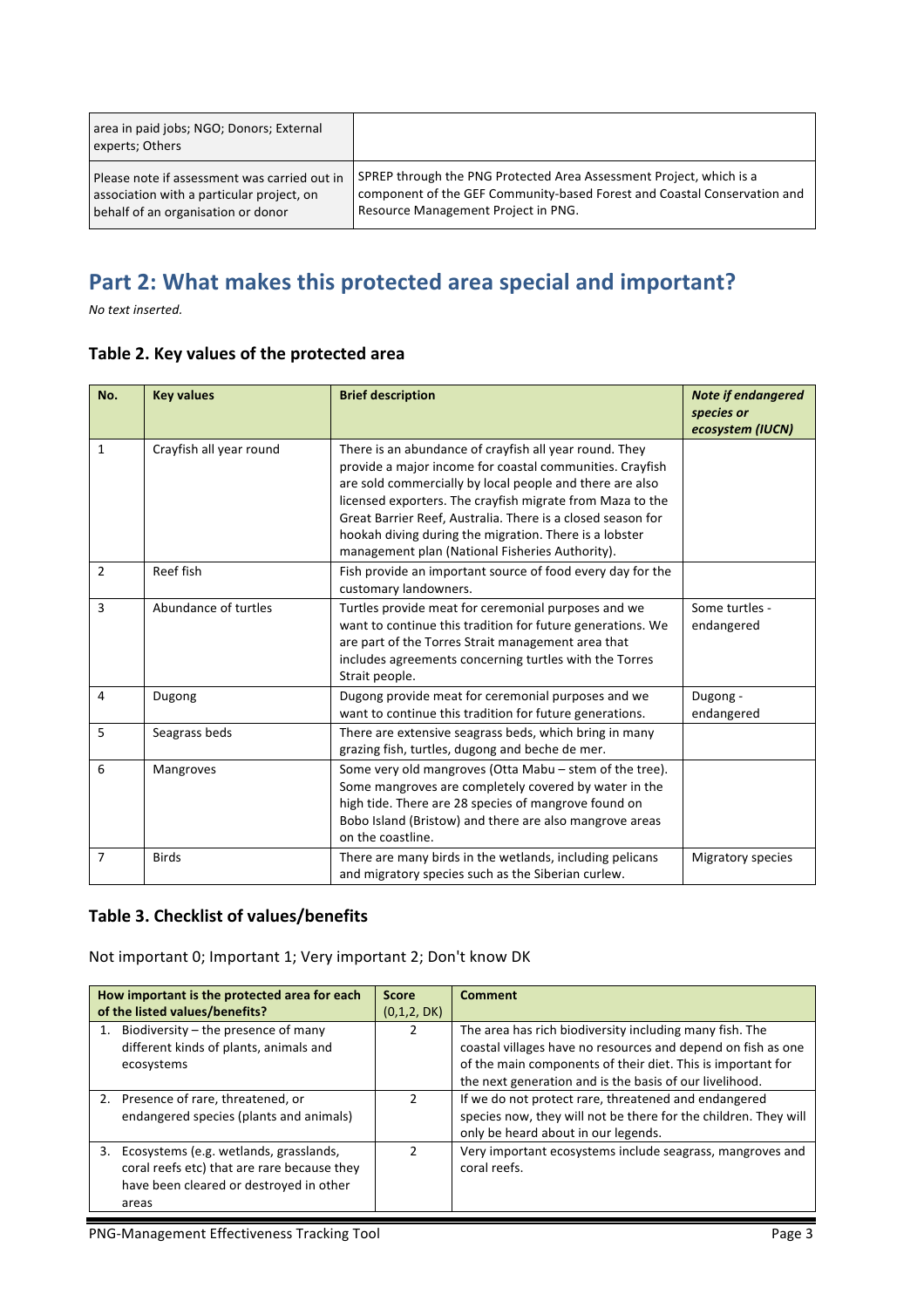| 4. | Protecting clean, fresh water                   | 2              |                                                              |
|----|-------------------------------------------------|----------------|--------------------------------------------------------------|
| 5. | Sustaining important species in big enough      | $\overline{2}$ | The WMA is especially important for dugong and turtle        |
|    | numbers that they are able to survive here      |                | species.                                                     |
| 6. | Providing a source of employment for local      | $\mathcal{P}$  | Employment is gained through fishing within the WMA, but     |
|    | communities now                                 |                | the WMA itself does not provide any employment.              |
| 7. | Providing resources for local subsistence       | $\mathfrak{p}$ | Mangroves are used as a building material.                   |
|    | (food, building materials, medicines etc.)      |                |                                                              |
| 8. | Providing community development                 | $\mathcal{P}$  | There has been some community development provided e.g.      |
|    | opportunities through sustainable               |                | health and sanitation.                                       |
|    | resource use                                    |                |                                                              |
| 9. | Religious or spiritual significance (e.g.       | $\overline{2}$ | The traditional skills for catching dugong and turtle, which |
|    | tambu places)                                   |                | include using canoes and harpoons are now gone.              |
|    | 10. Plant species of high social, cultural, or  | $\mathcal{P}$  | Mangroves (e.g. Korikik) are vital for building and the      |
|    | economic importance                             |                | seagrass is important for supporting animals.                |
|    | 11. Animal species of high social, cultural, or | $\mathfrak{p}$ | Dugong, turtle, crayfish are important for consumption.      |
|    | economic importance                             |                |                                                              |
|    | 12. Attractive scenery                          | $\overline{2}$ | Very attractive area.                                        |
|    | 13. Tourism now                                 | $\Omega$       | There is no tourism.                                         |
|    | 14. Potential value for tourism in the future   | 2              | Game fishing and scuba diving.                               |
|    | 15. Educational and/or scientific value         | $\overline{2}$ |                                                              |
|    | 16. Maintaining culture and tradition on        | $\mathfrak{p}$ | Our culture needs to be respected. It is threatened and not  |
|    | customary land and passing this on to           |                | respected by outsiders.                                      |
|    | future generations                              |                |                                                              |

## Part 3: What are the threats to the protected area?

### **Table 4: Threats to the protected area**

- **H High** significance threats are seriously degrading values. This means they are badly damaging some value –it might be a kind of animal or plant, or your traditional gardens
- **M** Medium threats are having some negative impact they are damaging values but not so badly
- **L Low** threats are present but not seriously damaging values
- **0 N/A** where the threat is not present in the protected area or where something is happening but is not threatening the values at all

| <b>Threat type</b>                   | <b>Score</b> | <b>Notes</b>                                                                     |
|--------------------------------------|--------------|----------------------------------------------------------------------------------|
|                                      | (H, M, L, 0) |                                                                                  |
| 1.1 Housing and settlement           | 0            |                                                                                  |
| 1.1a Population increase in the      | н            | People from the Fly River have been displaced as they cannot live                |
| protected area community             |              | there anymore (due to pollution) and many have moved to Daru<br>Island.          |
| 1.2 Commercial and industrial areas  |              | A wharf for LNG was proposed, but this is not happening at this stage.           |
|                                      |              | However, if it did eventuate, this would have major impact on the<br>WMA values. |
| 1.3 Tourism and recreation           | $\Omega$     |                                                                                  |
| infrastructure                       |              |                                                                                  |
| 2.1 Customary land owner and         | $\Omega$     |                                                                                  |
| community gardens and small crops    |              |                                                                                  |
| 2.1a Drug cultivation                | 0            |                                                                                  |
| 2.1b Commercial plantations          | 0            |                                                                                  |
| 2.2 Wood and pulp plantations        | 0            |                                                                                  |
| 2.3 Livestock farming and grazing    | 0            |                                                                                  |
| 2.4 Marine and freshwater            |              | There was some barramundi aquaculture but this has been removed.                 |
| aquaculture                          |              |                                                                                  |
| 3.1 Oil and gas drilling             | L            | Low risk in the future. Additional information: A major potential future         |
|                                      |              | issue is the approved construction of the LNG terminal in this area.             |
| 3.2 Mining and quarrying             | 0            |                                                                                  |
| 3.3 Energy generation                | $\Omega$     |                                                                                  |
| 4.1 Roads and railroads (include     | $\Omega$     |                                                                                  |
| road-killed animals)                 |              |                                                                                  |
| 4.2 Utility and service lines (e.g.  | $\Omega$     |                                                                                  |
| electricity cables, telephone lines) |              |                                                                                  |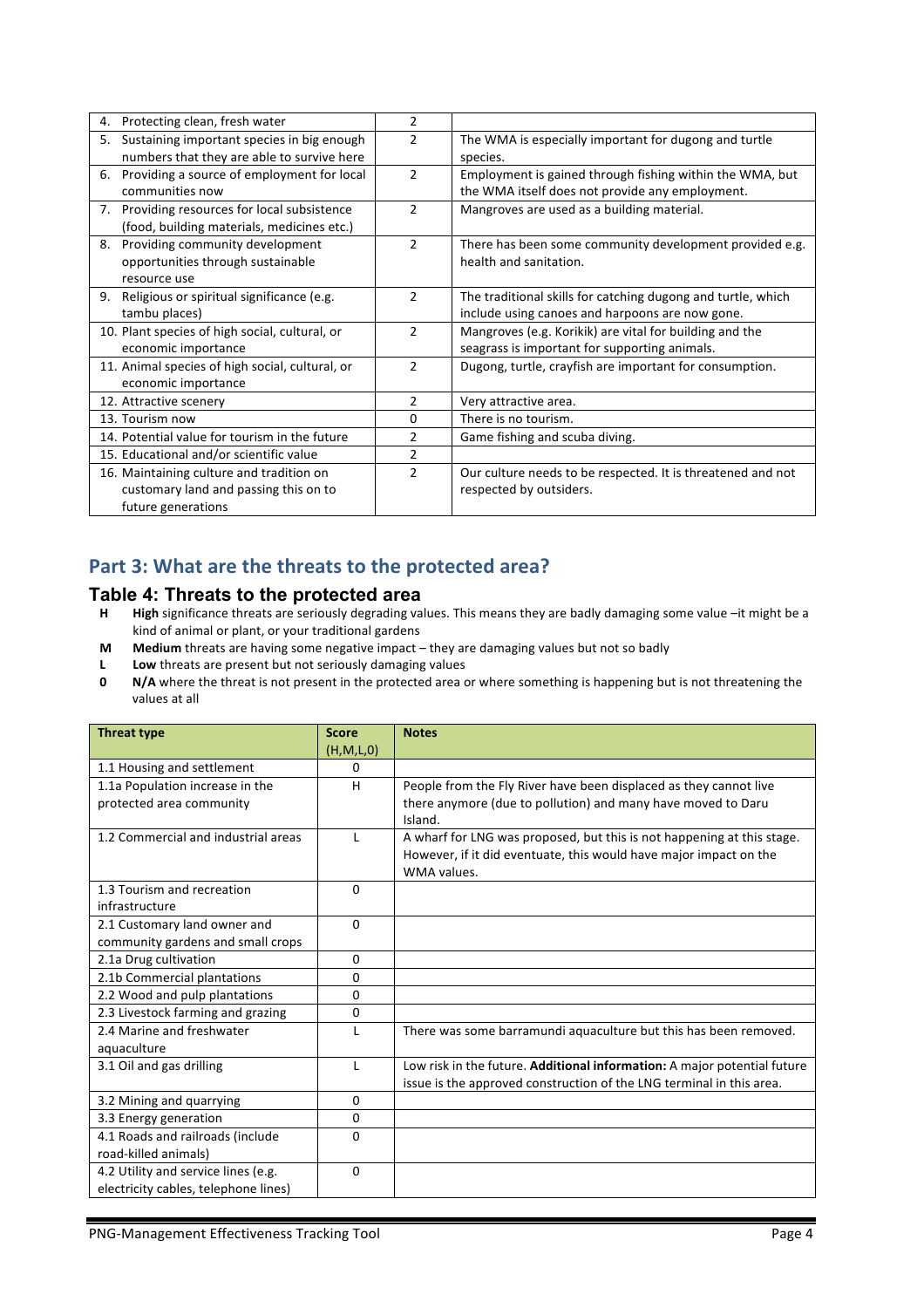| <b>Threat type</b>                                       | <b>Score</b><br>(H,M,L,0) | <b>Notes</b>                                                                                                                                |
|----------------------------------------------------------|---------------------------|---------------------------------------------------------------------------------------------------------------------------------------------|
| 4.3 Shipping lanes                                       | м                         | Shipping is only from Port Moresby to Daru. The ships cannot come                                                                           |
|                                                          |                           | through the passage.                                                                                                                        |
| 4.4 Flight paths                                         | $\pmb{0}$                 |                                                                                                                                             |
| 5.1 Hunting, killing and collecting                      | $\Omega$                  |                                                                                                                                             |
| terrestrial animals (including killing                   |                           |                                                                                                                                             |
| of animals as a result of                                |                           |                                                                                                                                             |
| human/wildlife conflict)                                 |                           |                                                                                                                                             |
| 5.2 Gathering terrestrial plants or                      | 0                         |                                                                                                                                             |
| plant products (non-timber)                              |                           |                                                                                                                                             |
| 5.3a Logging and wood harvesting                         | $\mathbf 0$               |                                                                                                                                             |
| for local/customary use                                  |                           |                                                                                                                                             |
| 5.3b Logging and wood harvesting-                        | 0                         |                                                                                                                                             |
| commercial logging                                       |                           |                                                                                                                                             |
| 5.4a Fishing, killing and harvesting                     | $\boldsymbol{\mathsf{H}}$ | There is a big issue relating to overfishing because of the influx of                                                                       |
| aquatic resources for<br>local/customary use             |                           | people from the Fly River, where villages have been destroyed by Ok<br>Tedi. Dragging of nets is damaging the reef. Additional information: |
|                                                          |                           | fishing effort increased by 80% between 1995 and 2012/2013, from                                                                            |
|                                                          |                           | 151,281 person hours to 272,108 person hours, and that the catch of                                                                         |
|                                                          |                           | reef and reef-associated species decreased by 30%, from 197 tons to                                                                         |
|                                                          |                           | 137 tons, during the same period. (Busilacchi, Butler et al. 2015).                                                                         |
|                                                          |                           | However, a six-fold increase in catches from coastal habitats was                                                                           |
|                                                          |                           | estimated, with only a three-fold increase in fishing effort.                                                                               |
| 5.4b Fishing, killing and harvesting                     | H                         | There are no big commercial fisheries, but people taking too many fish                                                                      |
| aquatic resources for commercial                         |                           | for sale. Turtles are also taken to Port Moresby for sale. Additional                                                                       |
| use                                                      |                           | information: fishers in Daru caught and sold at the market in Daru an                                                                       |
|                                                          |                           | estimated 222 green turtles in 2012/2013, which was lower than the                                                                          |
|                                                          |                           | estimated 608 green turtles in 1995 (Busilacchi, Butler et al. 2015).                                                                       |
| 6.1 Recreational activities and                          | $\mathbf 0$               |                                                                                                                                             |
| tourism                                                  |                           |                                                                                                                                             |
| 6.2 War, civil unrest and military                       | $\mathbf 0$               |                                                                                                                                             |
| exercises                                                |                           |                                                                                                                                             |
| 6.3 Research, education and other                        | 0                         |                                                                                                                                             |
| work-related activities in protected                     |                           |                                                                                                                                             |
| areas                                                    |                           |                                                                                                                                             |
| 6.4 Activities of protected area                         | 0                         |                                                                                                                                             |
| managers (e.g. construction or                           |                           |                                                                                                                                             |
| vehicle use)                                             |                           |                                                                                                                                             |
| 6.5 Deliberate vandalism, destructive                    | L                         | Vandalism may become high in the future, e.g. there is potential for                                                                        |
| activities or threats to protected                       |                           | attacks on managers in relation to dugong enforcement.                                                                                      |
| area staff and visitors                                  |                           |                                                                                                                                             |
| 7.1 Fire and fire suppression                            | 0                         |                                                                                                                                             |
| (including arson)<br>7.2 Dams, hydrological modification | $\Omega$                  |                                                                                                                                             |
| and water management/use                                 |                           |                                                                                                                                             |
| 7.3a Increased fragmentation within                      | $\Omega$                  |                                                                                                                                             |
| protected area                                           |                           |                                                                                                                                             |
| 7.3b Isolation from other natural                        | 0                         |                                                                                                                                             |
| habitat (e.g. deforestation)                             |                           |                                                                                                                                             |
| 7.3c Other 'edge effects' on park                        | 0                         |                                                                                                                                             |
| values                                                   |                           |                                                                                                                                             |
| 7.3d Loss of keystone species (e.g.                      | 0                         |                                                                                                                                             |
| top predators, pollinators etc.)                         |                           |                                                                                                                                             |
| 8.1 Pest plants                                          | $\pmb{0}$                 |                                                                                                                                             |
| 8.1a Pest animals                                        | $\pmb{0}$                 | Snakehead and climbing perch are problems, but not within the WMA.                                                                          |
| 8.1b Diseases such as fungus or                          | 0                         |                                                                                                                                             |
| viruses that make native plants or                       |                           |                                                                                                                                             |
| animals sick                                             |                           |                                                                                                                                             |
| 8.2 Introduced genetic material (e.g.                    | 0                         |                                                                                                                                             |
| genetically modified organisms)                          |                           |                                                                                                                                             |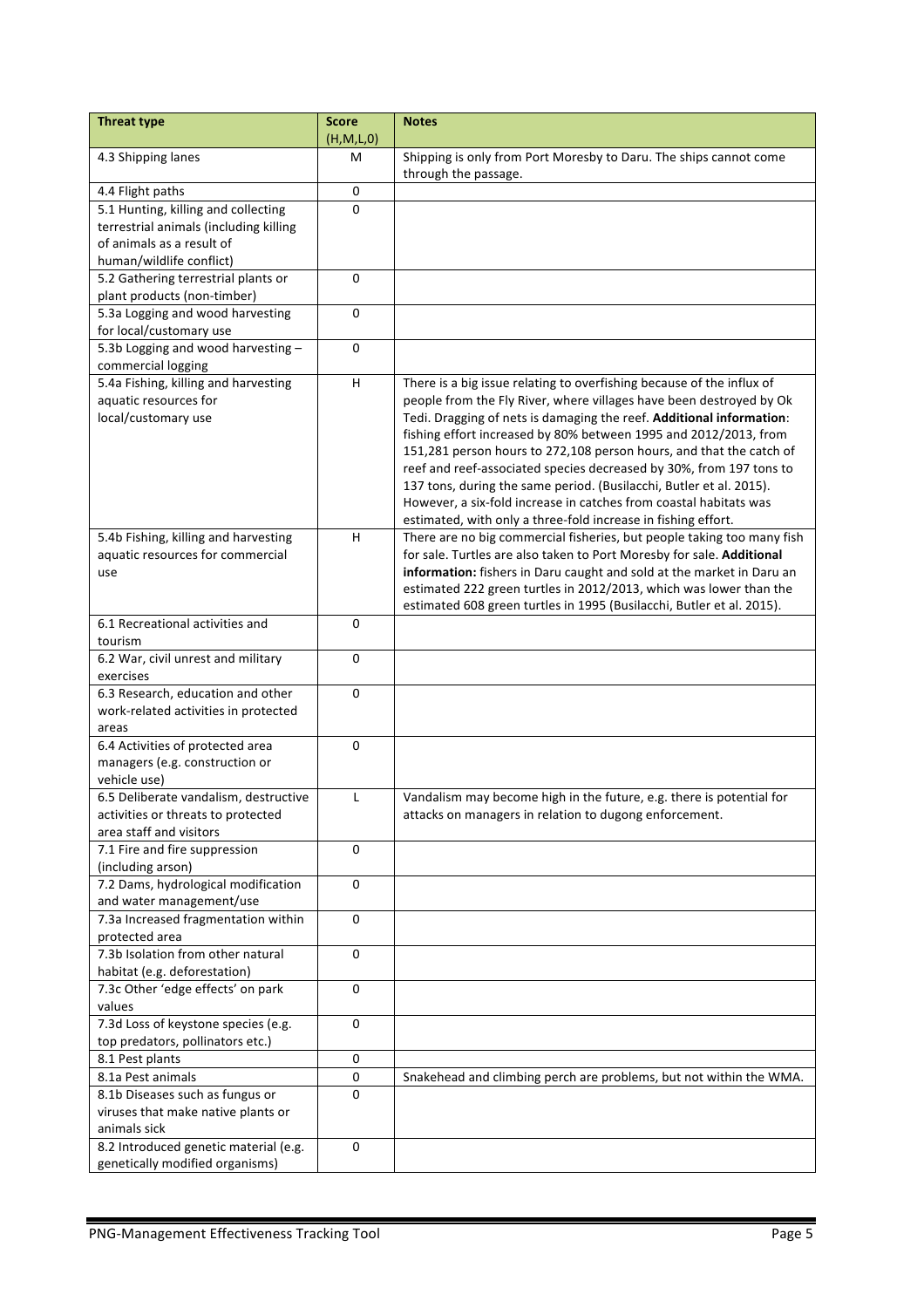| <b>Threat type</b>                                                                                     | <b>Score</b><br>(H,M,L,0) | <b>Notes</b>                                                                                                                                                                                                                                                                                                                                                                                                                                                                                                                                                                                                                                                                                                                          |
|--------------------------------------------------------------------------------------------------------|---------------------------|---------------------------------------------------------------------------------------------------------------------------------------------------------------------------------------------------------------------------------------------------------------------------------------------------------------------------------------------------------------------------------------------------------------------------------------------------------------------------------------------------------------------------------------------------------------------------------------------------------------------------------------------------------------------------------------------------------------------------------------|
| 9.1 Household sewage and urban<br>waste water                                                          | M                         | There is household sewage and waste water from Daru island.<br>However, the strong currents carry most waste well away from the<br>WMA.                                                                                                                                                                                                                                                                                                                                                                                                                                                                                                                                                                                               |
| 9.1a Sewage and waste water from<br>protected area facilities                                          | $\mathbf 0$               |                                                                                                                                                                                                                                                                                                                                                                                                                                                                                                                                                                                                                                                                                                                                       |
| 9.2 Industrial, mining and military<br>effluents                                                       | H                         | The impact of mining effluent is very high. Australia is also looking into<br>this now. The effluent is causing health issues. This is as a result of<br>pollution from Ok Tedi mine. The effluent includes arsenic, cadmium<br>and other heavy metals. It is in sediments and the fish and affects<br>human health. Additional information: There are concentration of<br>toxins in fish that are believed to result from 200 drums that fell into<br>the Fly River - many people are now getting sick. All young people in<br>the 14 villages have severe problems in their joints - they think it is<br>witchcraft. Health inspectors in Australia were consulted to verify this<br>situation, but they won't release the results. |
| 9.3 Agricultural and forestry<br>effluents (e.g. excess fertilizers or<br>pesticides)                  | $\Omega$                  |                                                                                                                                                                                                                                                                                                                                                                                                                                                                                                                                                                                                                                                                                                                                       |
| 9.4 Garbage and solid waste                                                                            | M                         |                                                                                                                                                                                                                                                                                                                                                                                                                                                                                                                                                                                                                                                                                                                                       |
| 9.5 Air-borne pollutants                                                                               | 0                         |                                                                                                                                                                                                                                                                                                                                                                                                                                                                                                                                                                                                                                                                                                                                       |
| 9.6 Excess energy (e.g. heat<br>pollution, lights etc.)                                                | 0                         |                                                                                                                                                                                                                                                                                                                                                                                                                                                                                                                                                                                                                                                                                                                                       |
| 10.1 Volcanoes                                                                                         | 0                         |                                                                                                                                                                                                                                                                                                                                                                                                                                                                                                                                                                                                                                                                                                                                       |
| 10.2 Earthquakes/Tsunamis                                                                              | $\mathbf 0$               |                                                                                                                                                                                                                                                                                                                                                                                                                                                                                                                                                                                                                                                                                                                                       |
| 10.3 Avalanches/Landslides                                                                             | $\pmb{0}$                 |                                                                                                                                                                                                                                                                                                                                                                                                                                                                                                                                                                                                                                                                                                                                       |
| 10.4 Erosion and siltation/<br>deposition (e.g. shoreline or riverbed<br>changes)                      | н                         | The erosion is very high from the Fly River and this causes serious<br>sedimentation of the rivers and also the inshore coral reefs, where the<br>sediment covers the reefs and seagrass.                                                                                                                                                                                                                                                                                                                                                                                                                                                                                                                                             |
| 11.1 Habitat shifting and alteration                                                                   | H                         | Changes in sea level are affecting coastal habitat.                                                                                                                                                                                                                                                                                                                                                                                                                                                                                                                                                                                                                                                                                   |
| 11.2 Droughts                                                                                          | 0                         | There are droughts on land, but this is not affecting the WMA.                                                                                                                                                                                                                                                                                                                                                                                                                                                                                                                                                                                                                                                                        |
| 11.3 Temperature extremes                                                                              | $\sf H$                   |                                                                                                                                                                                                                                                                                                                                                                                                                                                                                                                                                                                                                                                                                                                                       |
| 11.4 Storms and flooding                                                                               | $\overline{H}$            | Windy and raining more frequently. The timing of the wind and rains<br>according to the traditional calendar have changed.                                                                                                                                                                                                                                                                                                                                                                                                                                                                                                                                                                                                            |
| 11.5 Coral bleaching                                                                                   | H                         | We notice a change in the colour of the coral, but this may be more<br>related to sedimentation than to climate change.                                                                                                                                                                                                                                                                                                                                                                                                                                                                                                                                                                                                               |
| 11.6 Intrusion by saltwater into<br>gardens etc.                                                       | M                         |                                                                                                                                                                                                                                                                                                                                                                                                                                                                                                                                                                                                                                                                                                                                       |
| 11.7 Sea level rise                                                                                    | H                         | We are observing sea level rise. The king tides go straight through the<br>villages. We have a very flat beach profile and big tides.                                                                                                                                                                                                                                                                                                                                                                                                                                                                                                                                                                                                 |
| Other (please explain)                                                                                 |                           |                                                                                                                                                                                                                                                                                                                                                                                                                                                                                                                                                                                                                                                                                                                                       |
| 12.1 Loss of cultural links, traditional<br>knowledge and/or management<br>practices                   | H                         | As a result of modernisation the traditional fishing boundaries are not<br>known, or even the international boundaries (especially with migrants<br>to Daru). Traditionally resource owners all had their traditional<br>boundaries, but now these are not respected. However, villagers still<br>keep the rules e.g. relating to dugong harvesting and we still use<br>harpoons, but outsiders use nets.                                                                                                                                                                                                                                                                                                                             |
| 12.2 Natural deterioration of<br>important cultural site values                                        | H                         | Our traditional burial grounds are now covered by sea.                                                                                                                                                                                                                                                                                                                                                                                                                                                                                                                                                                                                                                                                                |
| 12.3 Destruction of cultural heritage<br>buildings, gardens, sites by people<br>Other (please explain) | 0                         |                                                                                                                                                                                                                                                                                                                                                                                                                                                                                                                                                                                                                                                                                                                                       |
|                                                                                                        |                           |                                                                                                                                                                                                                                                                                                                                                                                                                                                                                                                                                                                                                                                                                                                                       |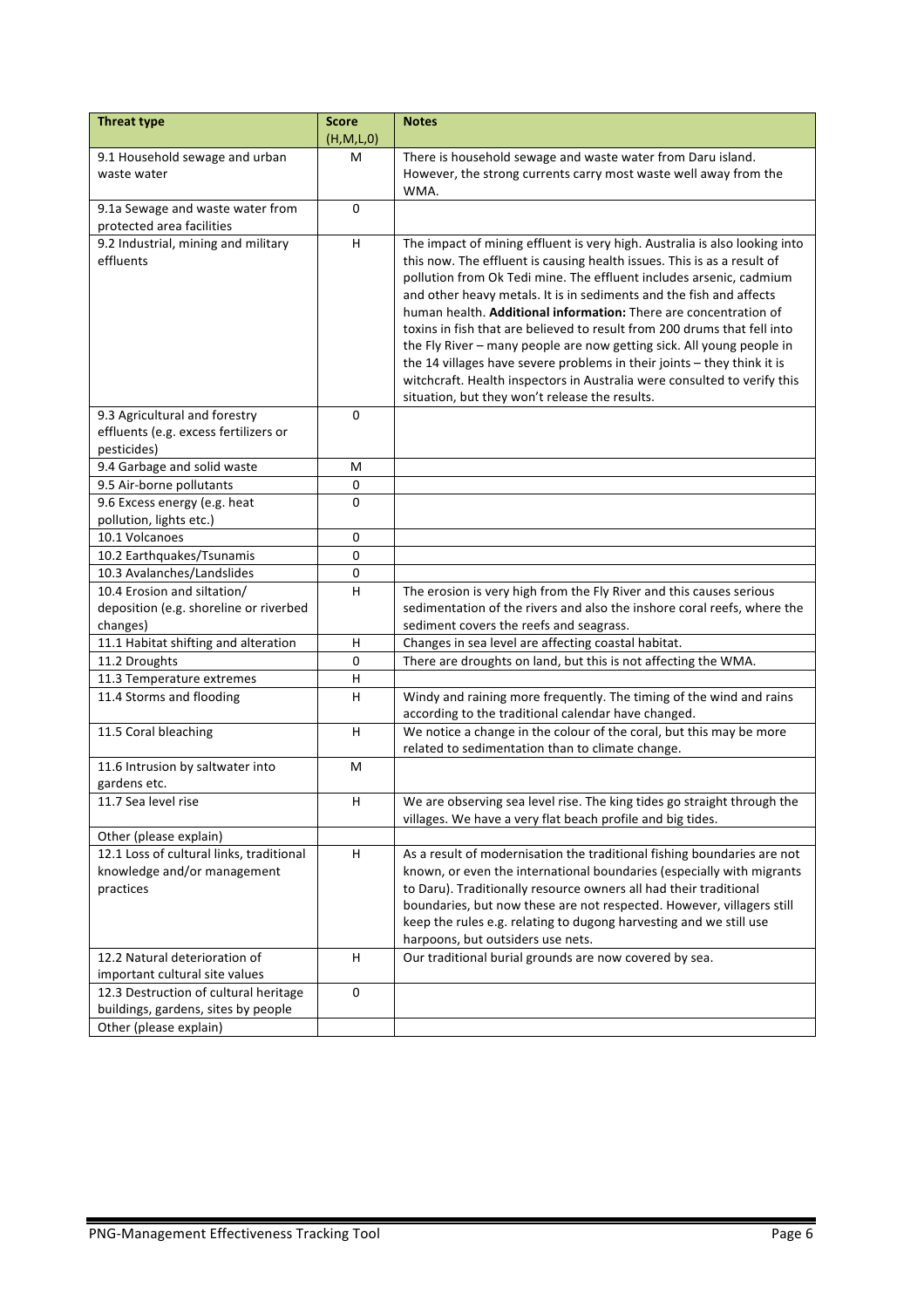## Table 5. Worst threats and ways forward

| <b>Threat</b><br>No. | <b>Threat</b><br>(Most significant first)                                                                                 | Threat number or<br>name (copy no.<br>from Table 4) | Nature of the threat, impact and how to reduce the impact.                                                                                                                                                                                                                                                     |
|----------------------|---------------------------------------------------------------------------------------------------------------------------|-----------------------------------------------------|----------------------------------------------------------------------------------------------------------------------------------------------------------------------------------------------------------------------------------------------------------------------------------------------------------------|
|                      | Overfishing                                                                                                               | 5.4a, 5.4b                                          | Tonnes of fish, mainly mixed reef fish, are taken every day. The<br>size of the fish is decreasing.                                                                                                                                                                                                            |
| $\mathcal{P}$        | Pollution                                                                                                                 | 9.2                                                 | Ok Tedi mine has released both heavy metals and<br>sedimentation and this affects the water quality and health of<br>the marine environment and people.                                                                                                                                                        |
| 3                    | Climate change (sea level<br>rise, habitat shifting,<br>temperature extremes,<br>storms and flooding, coral<br>bleaching) | 11.1, 11.3, 11.4, 11.5,<br>11.7                     | Sea level rise is a serious problem for the coastal communities<br>and villages are inundated with water on the high tides.<br>Temperatures are hotter and there have been changes in the<br>seasonal calendar. Climate change adaptation is important to<br>help reduce the impacts of these diverse changes. |
| 4                    | Loss of cultural heritage                                                                                                 | 12.1                                                | The main problem is lack of respect from outsiders.                                                                                                                                                                                                                                                            |

# Part 4: What is the management like in the protected area?

| <b>Issue</b>                      | <b>Score</b><br>(0,1,2,3, NA) | <b>Comment</b>                                                                                                                                                                                                                                                                                            | <b>Next steps</b>                                                                                                                                                                                                                                                                                                           |
|-----------------------------------|-------------------------------|-----------------------------------------------------------------------------------------------------------------------------------------------------------------------------------------------------------------------------------------------------------------------------------------------------------|-----------------------------------------------------------------------------------------------------------------------------------------------------------------------------------------------------------------------------------------------------------------------------------------------------------------------------|
| 1a. Legal status                  | 3                             | Legally gazetted in 1978. Some of the<br>WMA is also within the Torres Strait<br>Protected Zone.                                                                                                                                                                                                          |                                                                                                                                                                                                                                                                                                                             |
| 1b. Legal status                  |                               |                                                                                                                                                                                                                                                                                                           |                                                                                                                                                                                                                                                                                                                             |
| 2a. Protected area<br>regulations | $\mathbf{1}$                  | Rules are there but they are not<br>applied. Rules have expired. Dugong<br>and Turtle Plan is only in draft form.                                                                                                                                                                                         | A new Management Plan needs to be<br>launched.                                                                                                                                                                                                                                                                              |
| 2b. Protected area<br>regulations |                               |                                                                                                                                                                                                                                                                                                           |                                                                                                                                                                                                                                                                                                                             |
| 3. Law enforcement                | $\mathbf 0$                   | No capacity to enforce the traditional<br>rules.                                                                                                                                                                                                                                                          | Implement the Reef and Rainforest<br>Research Centre's Ranger Program -<br>community appointed rangers.<br>Include surveillance training. Ensure<br>cooperation with Tonda WMA and<br>reduce the impact of the Indonesian<br>poachers. Ensure that the new draft<br>Protected Area Bill is passed by the<br>PNG parliament. |
| 4. Protected area objectives      | $\mathbf{1}$                  | Objectives are agreed - an agreement<br>was made in 1978 but there was no<br>management. In 2011 there was a<br>start to develop a new plan and in<br>2014 the draft was finished. The plan<br>was very focussed on dugong and<br>turtles, the intention being that other<br>species will be added later. | The Management Plan needs to be<br>launched.                                                                                                                                                                                                                                                                                |
| 5. Protected area design          | $\overline{2}$                | The design is good but could be<br>better. Habitat areas for dugong and<br>turtles are outside the WMA. Kagaro<br>habitat area is excluded and also the<br>two islands.                                                                                                                                   | It would be good to extend the WMA<br>to Bula - this is the territorial waters<br>of the Tonda communities. Seek the<br>assistance of the Reef and Rainforest<br>Research Centre program to help<br>build capacity across the whole area.<br>Young people from all those villagers<br>could be included.                    |

## **Table 6. Management effectiveness scores, comments, next steps**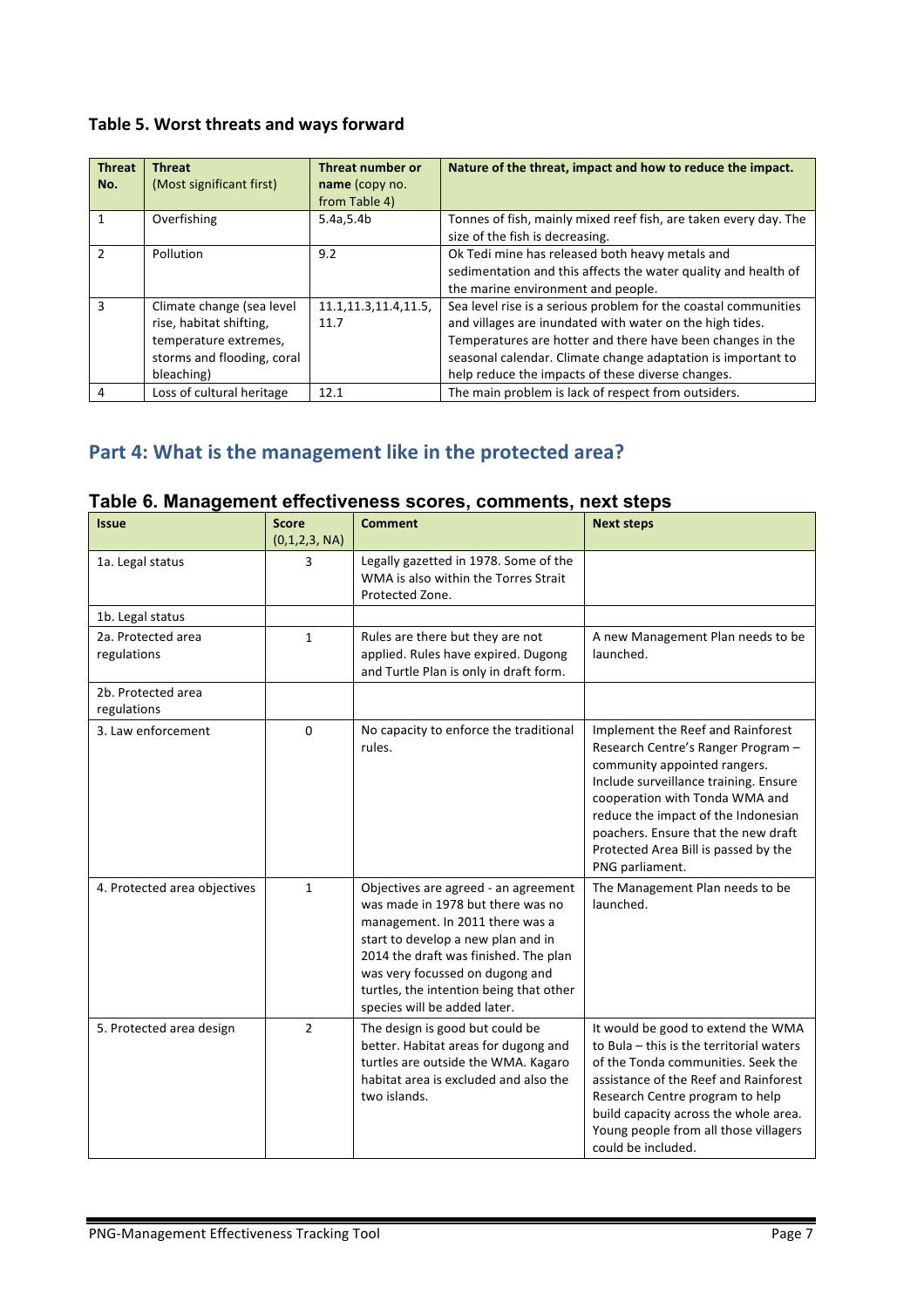| <b>Issue</b>                                             | <b>Score</b><br>(0,1,2,3, NA) | <b>Comment</b>                                                                                                                                                                                                         | <b>Next steps</b>                                                                                                                                                                                                                                                                                                             |
|----------------------------------------------------------|-------------------------------|------------------------------------------------------------------------------------------------------------------------------------------------------------------------------------------------------------------------|-------------------------------------------------------------------------------------------------------------------------------------------------------------------------------------------------------------------------------------------------------------------------------------------------------------------------------|
| 6. Protected area<br>boundaries                          | 3                             | These are mapped, well known and<br>respected.                                                                                                                                                                         |                                                                                                                                                                                                                                                                                                                               |
| 7. Management plan                                       | $\mathbf{1}$                  | Moro Momoro Gamo Management<br>plan is the most important<br>component of the future<br>management plan. This plan deals<br>with dugong, turtles and some fish.                                                        | Launch the Moro Momoro Gamo<br>Management plan and develop a<br>more general management plan.                                                                                                                                                                                                                                 |
| 7a. Planning process - input<br>of rights holders        | 1                             | There is cooperative planning with all<br>local groups involved.                                                                                                                                                       |                                                                                                                                                                                                                                                                                                                               |
| 7b. Planning process -<br>regular plan review            | $\mathbf{1}$                  | Plan review has just been undertaken<br>and there is the intention to continue<br>this into the future.                                                                                                                |                                                                                                                                                                                                                                                                                                                               |
| 7c. Planning process -<br>monitoring informs<br>planning | $\mathbf{1}$                  |                                                                                                                                                                                                                        |                                                                                                                                                                                                                                                                                                                               |
| 8. Regular work plan                                     | $\Omega$                      | There is no work plan.                                                                                                                                                                                                 | Treaty owners have bilateral<br>meetings and this will inform a work<br>program. A South Fly Fisheries<br>Program is being developed and this<br>will be included in the Fisheries work<br>plan.                                                                                                                              |
| 9. Resource inventory                                    | 3                             | Maza's resources are known and<br>understood very well and so are the<br>animals.                                                                                                                                      |                                                                                                                                                                                                                                                                                                                               |
| 10. Protection systems                                   | $\mathbf 0$                   | The Plan is completed, but protection<br>systems need to be implemented.                                                                                                                                               | Set up implementation systems<br>including enforcement.                                                                                                                                                                                                                                                                       |
| 11. Research and<br>monitoring                           | $\mathbf{1}$                  | Most of the surveys have already<br>been done; these stopped last year                                                                                                                                                 | Revise and revive the monitoring,<br>e.g. the market surveys to check fish<br>and dugong.                                                                                                                                                                                                                                     |
| 12. Resource management                                  | $\mathbf{1}$                  | Not much needs to be done in terms<br>of resource management, apart from<br>devising and enforcing rules about<br>the taking of fish and dugong.                                                                       | RRRC, NFA and South Fly need to<br>work together to develop a fish<br>marketing plan.                                                                                                                                                                                                                                         |
| 13a. Staff numbers                                       | $\mathbf 0$                   | Currently here is no wildlife officer in<br>the Province. This is a critical position<br>but has recently retired and has not<br>been replaced. Others have been<br>stepping in to assist e.g. a Fisheries<br>officer. | Employ a Provincial Wildlife Officer;<br>RRRC may be able to train rangers<br>who can undertake surveillance<br>activities.                                                                                                                                                                                                   |
| 13b. Other people working<br>on the protected area       | 0                             |                                                                                                                                                                                                                        | We need paid staff to assist with<br>management.                                                                                                                                                                                                                                                                              |
| 14. Training and skills                                  | $\mathbf{1}$                  | Very little capacity. There has been<br>training of community 'rangers' but<br>not in anything related to the<br>management of the WMA.                                                                                | We need volunteer assistance (e.g.<br>RRRC and other agencies) to train<br>young people: to conduct a training<br>needs assessment; undertake<br>surveillance; scuba diving; boat<br>handling; using a GPS; search and<br>rescue; enforcement; familiarisation<br>with the management plan (e.g.<br>Australian border force). |
| 15. Current budget                                       | $\mathbf 0$                   | No money. We have tried to apply<br>for funds; CEPA may start to fund<br>with levies etc.                                                                                                                              | The District can fund projects<br>through the District Improvement<br>Program funds. Resubmit previous<br>funding proposals and include the<br>management plan and 'PNG Marine<br>Program' (under the Coral Triangle<br>Initiative, Goal number 4).                                                                           |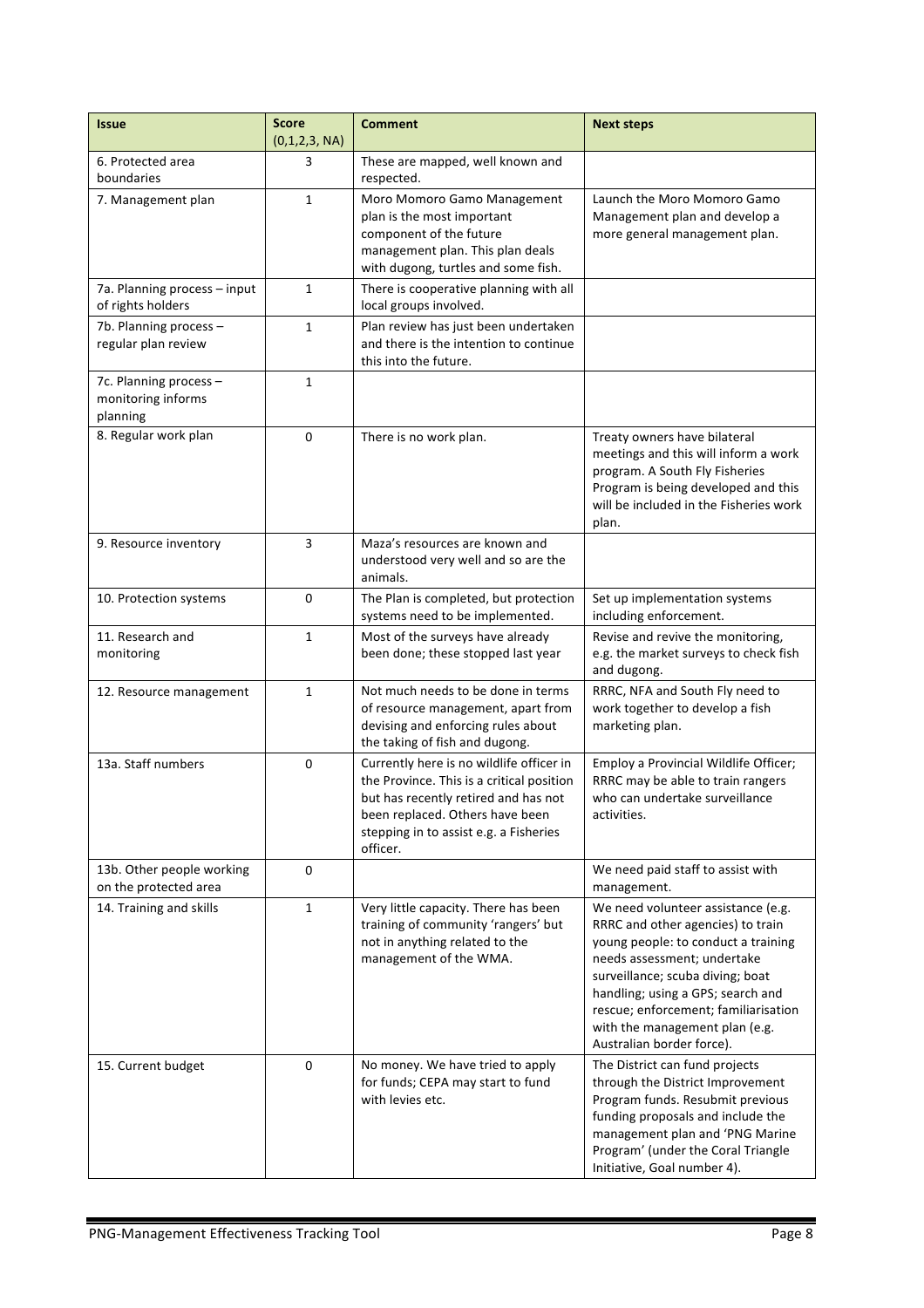| <b>Issue</b>                                          | <b>Score</b><br>(0,1,2,3, NA) | <b>Comment</b>                                                                                                                                                                                                                                                                                                                                 | <b>Next steps</b>                                                                                                                                                                                                                                                                              |
|-------------------------------------------------------|-------------------------------|------------------------------------------------------------------------------------------------------------------------------------------------------------------------------------------------------------------------------------------------------------------------------------------------------------------------------------------------|------------------------------------------------------------------------------------------------------------------------------------------------------------------------------------------------------------------------------------------------------------------------------------------------|
| 16. Security of budget                                | $\mathbf 0$                   | No regular budget (there were some<br>resources up to 2014, from<br>Fisheries).                                                                                                                                                                                                                                                                | CEPA may start to fund with levies<br>etc. The District can fund projects<br>through the District Improvement<br>Program funds. Resubmit previous<br>funding proposals and include the<br>management plan and 'PNG Marine<br>Program' (under the Coral Triangle<br>Initiative, Goal number 4). |
| 17. Management of budget                              | <b>NA</b>                     |                                                                                                                                                                                                                                                                                                                                                | If there was a budget, it would be<br>managed by the Treaty Villages<br>Committee.                                                                                                                                                                                                             |
| 18. Equipment                                         | $\mathbf{1}$                  | The Provincial Fisheries office has a<br>boat. Rangers under the RRRC<br>program have their own equipment<br>issued to them.                                                                                                                                                                                                                   | We need a maintenance and asset<br>register.                                                                                                                                                                                                                                                   |
| 19. Maintenance of<br>equipment                       | ΝA                            | No WMA equipment to maintain.                                                                                                                                                                                                                                                                                                                  | We need training in the use and<br>maintenance of equipment.                                                                                                                                                                                                                                   |
| 20. Education and<br>awareness                        | $\overline{2}$                | Previous projects included awareness<br>programs, but the programs are no<br>longer active, so awareness raising is<br>not a regular occurrence.                                                                                                                                                                                               | All the schools in the treaty villages<br>need to be involved (and have been<br>in the past) in education and<br>awareness raising concerning the<br>WMA and its values.                                                                                                                       |
| 21. Planning for land use or<br>marine activities     | $\overline{2}$                | There has been some town planning<br>on Daru Island, but only looking only<br>at waste management. Many<br>fisheries plans have been made<br>through the Torres Strait fisheries<br>and these plans respect the Torres<br>Strait Protected Zone and the WMA.                                                                                   |                                                                                                                                                                                                                                                                                                |
| 22. State and commercial<br>neighbours                | $\mathbf{1}$                  | There is cooperation and<br>consultation between Maza and<br>international neighbours to negotiate<br>on the management and take of<br>marine species. Maza villages are<br>part of the Torres Strait Treaty<br>communities. There is little<br>consultation with oil and gas<br>companies who may expand their<br>operations within the area. |                                                                                                                                                                                                                                                                                                |
| 23. Indigenous people/<br><b>Customary landowners</b> | $\overline{2}$                | Resource owners have contributed to<br>the Dugong and Turtle plan and they<br>are good at reporting any illegal<br>activity.                                                                                                                                                                                                                   | When the plan is launched this will<br>provide additional support to the<br>resource owners.                                                                                                                                                                                                   |
| 24a. Impact on<br>communities                         | $\mathbf{1}$                  | There have been a lot of campaigns<br>on awareness and efforts to maintain<br>communication.                                                                                                                                                                                                                                                   |                                                                                                                                                                                                                                                                                                |
| 24b. Impact on<br>communities                         | $\mathbf{1}$                  | Ranger programs (RRRC) are bringing<br>changes to the welfare of the people<br>e.g. fresh water and better<br>maintenance of infrastructure.<br>Commercial fishers are only allowed<br>to be resource users.                                                                                                                                   | Continue and increase and improve<br>the ranger program; and increase the<br>livelihood projects and capacity<br>building.                                                                                                                                                                     |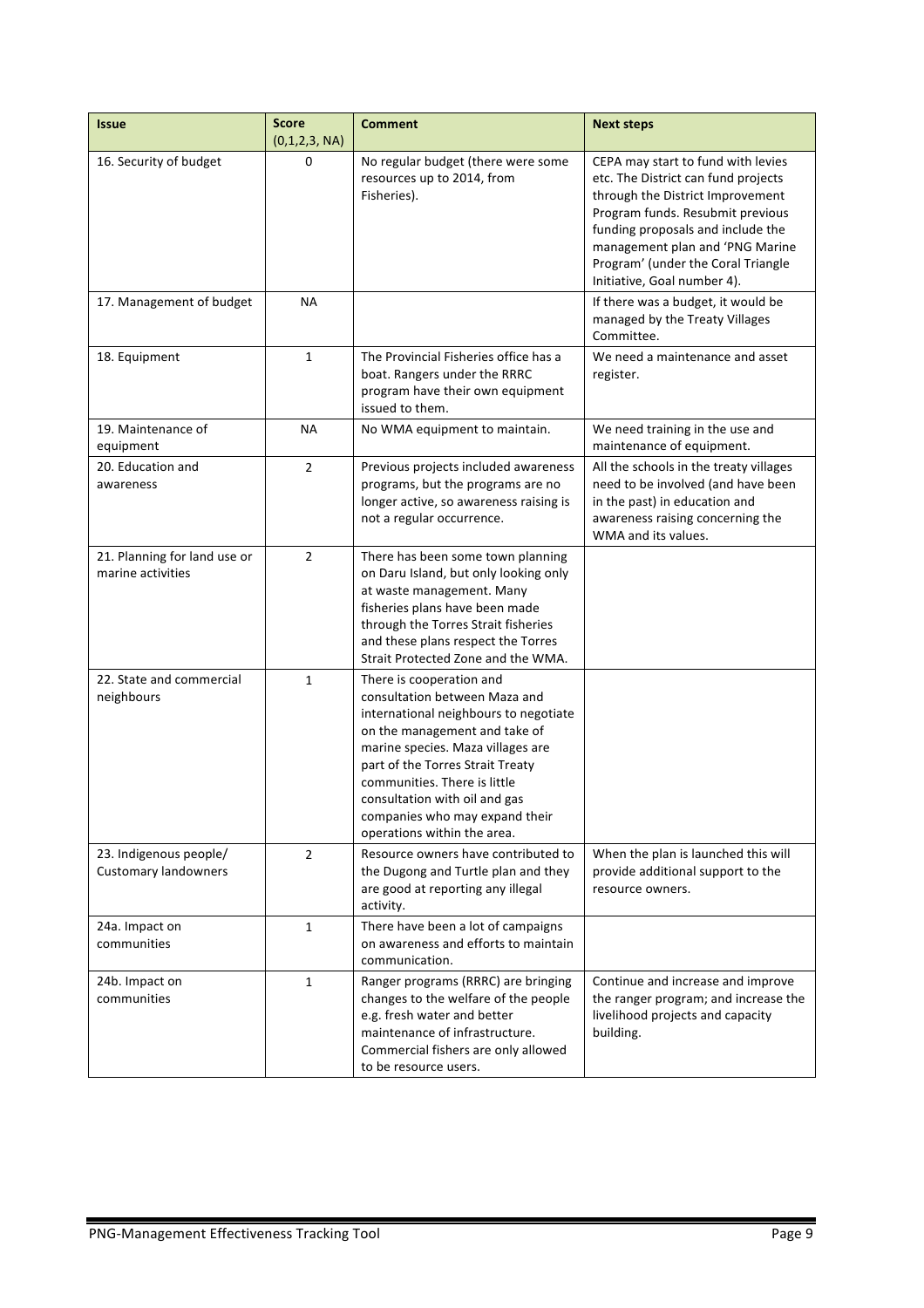| <b>Issue</b>                                            | <b>Score</b><br>(0,1,2,3, NA) | <b>Comment</b>                                                                                                                                                                                                                                                         | <b>Next steps</b>                                                                                                                                                                                                                                                                                                                                                           |
|---------------------------------------------------------|-------------------------------|------------------------------------------------------------------------------------------------------------------------------------------------------------------------------------------------------------------------------------------------------------------------|-----------------------------------------------------------------------------------------------------------------------------------------------------------------------------------------------------------------------------------------------------------------------------------------------------------------------------------------------------------------------------|
| 24c. Impact on<br>communities                           | $\mathbf{1}$                  | When landowners were the only<br>people in the area, there was<br>breathing space for everyone. Now<br>there are boats everywhere and no<br>breathing space. Customary<br>landowners are fully supportive of<br>the WMA as a way to sustain the<br>area in the future. |                                                                                                                                                                                                                                                                                                                                                                             |
| 25. Economic benefit                                    | $\overline{2}$                | Several economic benefits from<br>marine resources.                                                                                                                                                                                                                    |                                                                                                                                                                                                                                                                                                                                                                             |
| 26. Monitoring and<br>evaluation                        | $\mathbf{1}$                  | Monitoring has been done but this is<br>not on a regular basis.                                                                                                                                                                                                        | We would like to monitor beche de<br>mer; crayfish (this is migratory);<br>catches of turtle, fish, beche de mer<br>and crayfish. We could do this<br>relatively easily and this would be a<br>good basis for management<br>(Monitoring of catches at the<br>markets was done with CSIRO). We<br>would need funds to instigate regular<br>monitoring and to visit villages. |
| 27. Visitor facilities                                  | <b>NA</b>                     | There are no visitors to the WMA.                                                                                                                                                                                                                                      |                                                                                                                                                                                                                                                                                                                                                                             |
| 28. Commercial tourism<br>operators                     | <b>NA</b>                     | There are no commercial tourism<br>operations in the protected area.                                                                                                                                                                                                   |                                                                                                                                                                                                                                                                                                                                                                             |
| 29. Fees                                                | <b>NA</b>                     | There are no fees related to the<br>WMA.                                                                                                                                                                                                                               | Commercial fishing fees could be<br>directed to the protected area.                                                                                                                                                                                                                                                                                                         |
| 30. Condition of values                                 | $\mathbf{1}$                  | There was unanimous agreement<br>among the participants that this<br>rating could not be higher due to the<br>decline in dugong numbers and the<br>impacts of pollution and<br>sedimentation.                                                                          | Launch and implement the Moro<br>Moromo Gamo Management Plan.                                                                                                                                                                                                                                                                                                               |
| 30a.Condition of values -<br>basis for assessment       | $\mathbf{1}$                  | There has been a lot of research<br>effort in the last three years.                                                                                                                                                                                                    | Implement the Management Plan.                                                                                                                                                                                                                                                                                                                                              |
| 30b. Condition of values -<br>threat abatement          | $\mathbf{1}$                  | There are efforts to conserve dugong<br>and turtles.                                                                                                                                                                                                                   |                                                                                                                                                                                                                                                                                                                                                                             |
| 30c. Condition of values -<br>active routine management | 0                             | Threat abatement is not yet a routine<br>part of management.                                                                                                                                                                                                           |                                                                                                                                                                                                                                                                                                                                                                             |

# **Part 5: Condition and trends of protected area values**

# **Table 7. Values, condition and trend**

| <b>Key value</b><br>(from Table 2)         | <b>Condition Score</b><br>(VG, G, F, P, DK) | <b>Trend Score</b><br>(I, S, D, DK) | Information source and justification for Assessment and HOW the<br>condition can be IMPROVED                                                                                                                                                                                                                                                                     |
|--------------------------------------------|---------------------------------------------|-------------------------------------|------------------------------------------------------------------------------------------------------------------------------------------------------------------------------------------------------------------------------------------------------------------------------------------------------------------------------------------------------------------|
| Abundance of<br>crayfish all year<br>round | F                                           | D                                   | Sediments have removed some habitat – rocks and corals are<br>covered by sand; overfishing and harvesting undersize fish and<br>crays, and presence of Hookah divers. Hookahs have been<br>controlled. Need education and enforcement. There are laws about<br>minimum sizes (Fisheries Management Act) so we just need further<br>surveillance and enforcement. |
| Reef fish                                  | F                                           | S                                   | Some species sizes have decreased, but others have not changed.<br>Overfishing, especially by newcomers to Daru Island (who have no<br>other source of food). We need to control the sizes of nets,<br>implement effective law enforcement, by asking communities to<br>make their own bylaws, and by asking people to take ownership<br>themselves.             |